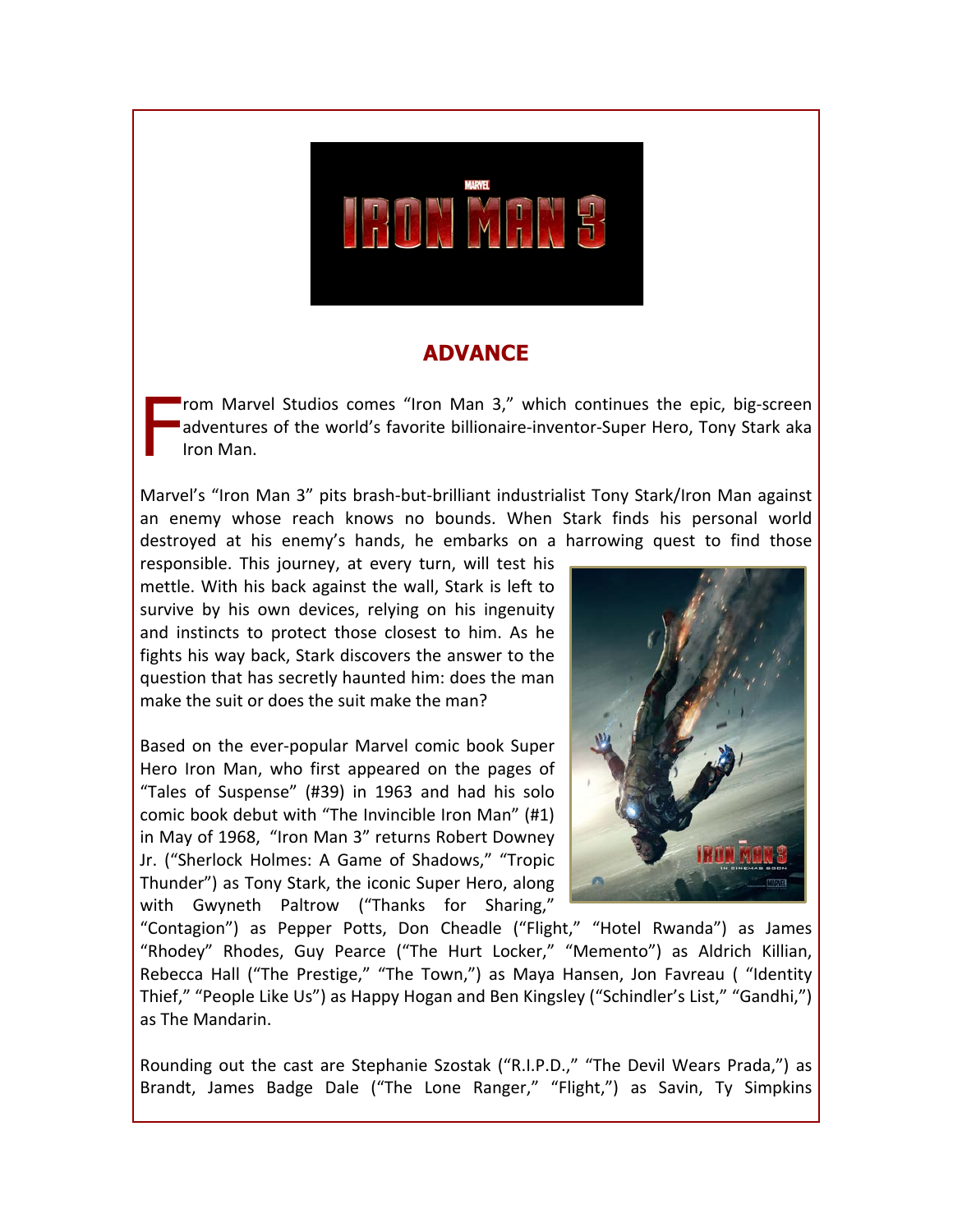("Insidious") as Harley, William Sadler ("Shawshank Redemption," "The Green Mile,") as President Ellis and Paul Bettany ("Priest," "Margin Call") as the voice of Jarvis.

Shane Black directs Marvel's "Iron Man 3" and the screenplay is by Drew Pearce & Shane Black. Marvel Studios' President Kevin Feige is producing and executive producers on the project include Jon Favreau, Louis D'Esposito, Charles Newirth, Victoria Alonso, Stephen Broussard, Alan Fine, Stan Lee and Dan Mintz.

The creative production team on the film includes two-time Oscar®-winning director of photography John Toll, ASC ("Braveheart," "Legends of the Fall"), production designer Bill Brzeski ("The Hangover," "Due Date"), editors Jeffrey Ford, A.C.E. ("Marvel's The Avengers," "Captain America: The First Avenger") and Peter S. Elliot ("Fantastic 4: Rise of the Silver Surfer") and costume designer Louise Frogley ("Quantum of Solace," "Contagion").

After the "Iron Man" and "Iron Man 2" box-office successes, the Iron Man character, once again reprised by Robert Downey Jr., was last seen in Marvel Studios critically acclaimed "Marvel's The Avengers," which set the all-time, domestic 3-day weekend box office record at \$207.4 million. The film went on to gross over \$1.6 billion worldwide, becoming Disney's highest-grossing global and domestic release of all time and marks the studio's fifth film to gross more than \$1 billion worldwide.

Set for release in the U.S. on May 3, 2013, Marvel's "Iron Man 3" marks the second feature to be fully owned, marketed and distributed by Disney, which acquired Marvel in!2009.

### **THE STORY**

"The exciting thing about 'Iron Man 3,' is that it's not only the culmination of the first two films, but it's also a follow up to 'Marvel's The Avengers,'" says producer Kevin Feige. "It's one of the first situations where you have a movie that is the sequel to two different films and in a way that liberates it to be more unique than anything that has come before it, which is what we're most excited about."

In the Marvel cinematic universe, all events that happen within each film have a direct influence and consequence in future films and franchises. For Tony Stark the events and encounters he faced in "Marvel's The Avengers" may be behind him, but he is still working hard to balance the demands of his own personal life.

For the storyline of Marvel's "Iron Man 3," the filmmakers decided on a "back-to-basics" tone where they could explore what Tony Stark would do if all of his money and toys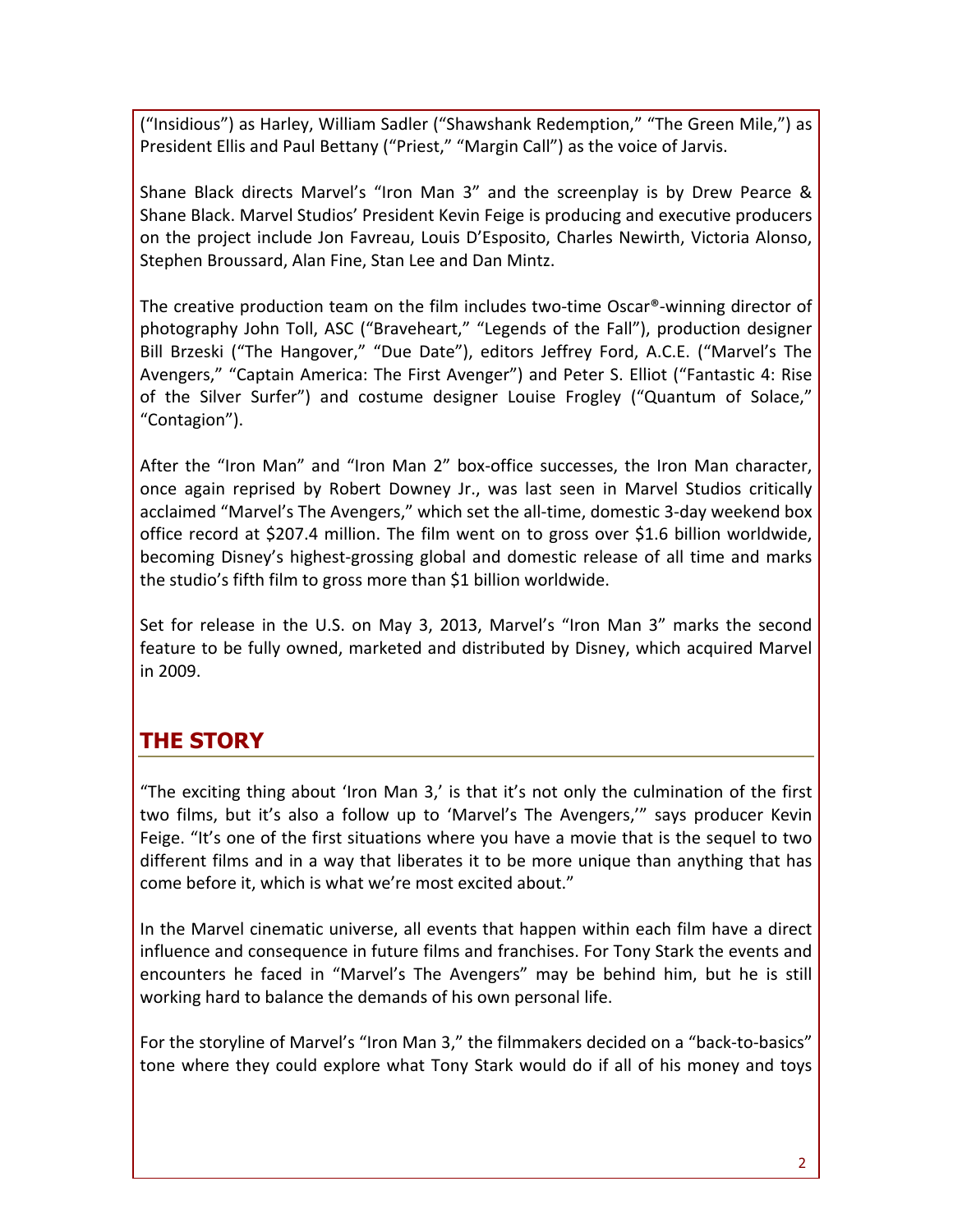were stripped away from him and he was forced to find a way back to being a Super Hero.

"Early on in the development, we talked about this notion of taking Tony Stark back to basics because we wanted to see him just use his brain," explains executive producer Louis D' Esposito. "You want to see what he can do when the odds are against him and it makes you wonder, 'How is he going to get out of this one?""



Executive producer Stephen Broussard explains the filmmakers' decision to blend two different storylines together for the film. "There are two classic stories that have appeared in the 'Iron Man' comics—one is older and the other is more modern," explains Broussard. "The older is the character called The Mandarin, and he is one of the most famous villains in the franchise. The character dates back to the 1960s and we wanted Shane [Black] and Drew [Pearce] to take that idea and contemporize it for present-day audiences."

Broussard adds, "We also wanted to combine that with another storyline in the comic called Extremis, which came out not too long before the first 'Iron Man' film in 2008. It deals with the biological enhancement of humans and Tony must face super-powered humans in that. So we just thought, wouldn't that be interesting if we tried to combine these two stories into one for 'Iron Man 3'?"

An early believer in the Extremis story line, Downey Jr. says, "I remember when we were getting ready to shoot 'Iron Man,' I started reading 'Iron Man' comics and there was this



one called 'Extremis,' and I thought it was really interesting and cool."

"The thing about the Extremis storyline that always interested me in the comic books was that you had a sense that Tony Stark puts on an iron suit and hides inside it in a way," says director Shane Black. "The character wouldn't call it that, but that's kind of the case. With the Extremis people, you always got a sense

that they're burning up from the inside. So one of them could actually say to Tony for instance, 'you drive a car, I am the car.'"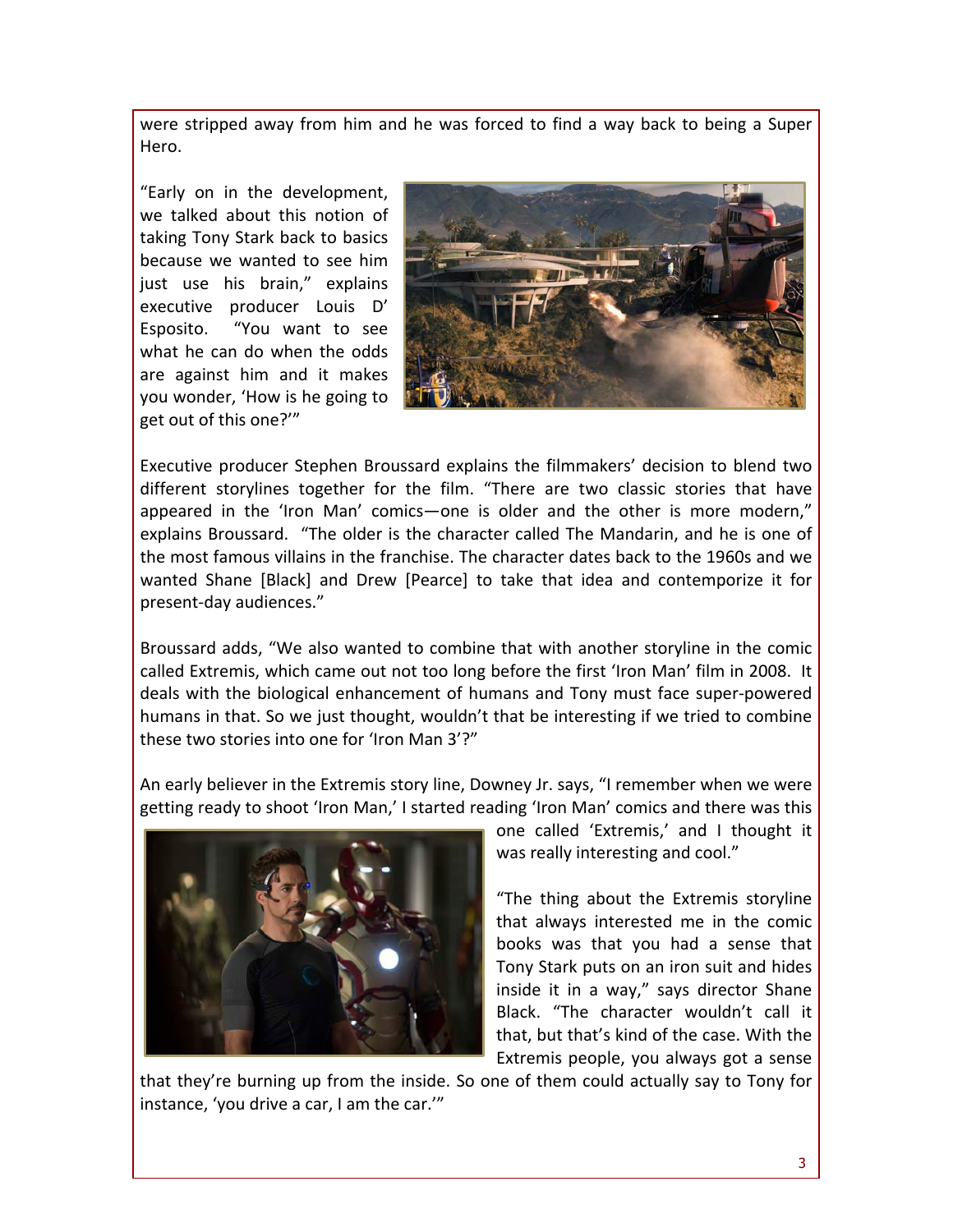There is plenty of angst from "Marvel's The Avengers" to fuel Tony Stark's arc too. Before "Marvel's The Avengers," Tony Stark thought he was the only Super Hero in the world, and in "Iron Man 3" he must deal with the revelation that he is not the only one out there. As Kevin Feige explains, "In 'Marvel's The Avengers' he faces a worldchanging event that not only includes seeing the powers of other Super Heroes, but also having a portal to another world opened above his head."

For Robert Downey Jr. the journey of Tony Stark in the "Iron Man" franchise is one that is very relatable to audiences. "The great thing about 'Iron Man 3' is that we really are going back to kind of an extension and continuation of some of the things that made the franchise fly to begin with," says Downey. "With the execution and incredible success of 'Marvel's The Avengers,' we're afforded the opportunity to not have to set up another film and can really explore the character of Tony Stark in ways that are very organic and connectable and play to the strength of the franchise."

# **DIRECTOR ON BOARD**

While Downey and Marvel were both on board for the third installment of the franchise, one of the big questions that needed to be answered was who was going to take over the directorial reigns from Jon Favreau, the director who put the "Iron Man" franchise on the map and delivered two worldwide blockbuster hits.

"All of our films are defined by the filmmakers we collaborate with to bring these stories to the big screen," says producer Feige. "What Jon Favreau was able to do on the first two films was groundbreaking and astounding. So, when we realized we needed to bring

in a new director, it was a daunting task. We needed somebody who had the experience, taste and ability to make a big action movie, but was grounded at the same time."

The filmmakers turned to



Shane Black, who serendipitously directed Robert Downey Jr. in "Kiss Kiss Bang Bang," the film that was a big factor in propelling the actor into the running for the role of Tony Stark in "Iron Man."

For Downey, hiring Black to write and direct the film brought the franchise full circle and was a little bit of karmic payback for the director's behind-the-scenes help on "Iron" Man." "During the preproduction of 'Iron Man,' Jon Favreau and I used to call Shane and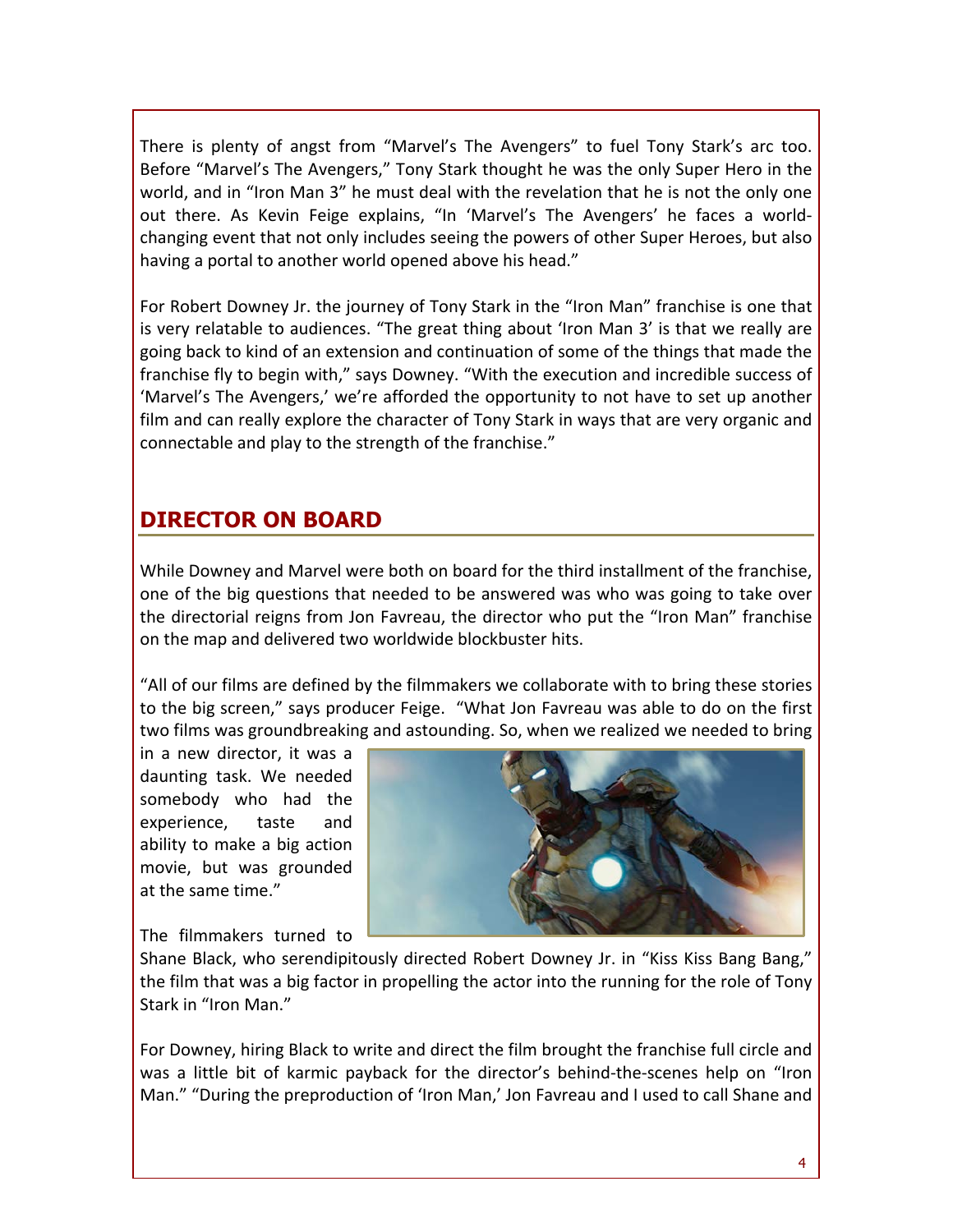ask him for advice about scenes and he would give us these metaphors and sometimes direct comments, but it was always great advice and he would never take a penny for it —although he did once asked for a piece of well-done salmon and some blueberries," laughs Robert Downey Jr. "Shane has been so instrumental in shaping the buddy comedy/action genre and I was delighted when Marvel brought his name up and



obviously very much in favor of him directing 'Iron Man 3.'"

For director Shane Black, a lifelong "Iron Man" fan and selfproclaimed fan boy, reteaming with Robert Downey Jr. was one opportunity that he couldn't pass up. "Having the opportunity to direct and write 'Iron Man 3,' was just the greatest

opportunity, and Robert always seems to elevate the material—that's what's great about him," says Black.

"We wanted 'Iron Man 3' to have a fresh tone and Shane Black has an incredibly unique style to his writing," concludes producer Louis D' Esposito. "He does action very well, but he also does twisted black comedy with heart and emotion very well too. What's amazing about Shane is he finds ways to do all that in one scene. It's always been his trademark that his scripts are kind of quirky and off-kilter, but with big emotion and a lot of heart."

### **CAST & CHARACTERS**

In the Marvel cinematic universe, all events that happen within each film have a direct influence and consequence in future films and franchises. For Robert Downey Jr.'s Tony

Stark the events and encounters he faced in "Marvel's The Avengers" may be behind him, but he is still working hard to balance the demands of his own personal life.

"Even though the world knows and loves Tony Stark, he is still learning and struggling to define where Iron Man ends and his own life begins, which has made him increasingly dependent on



his Iron Man armors," explains executive producer Stephen Broussard. "They have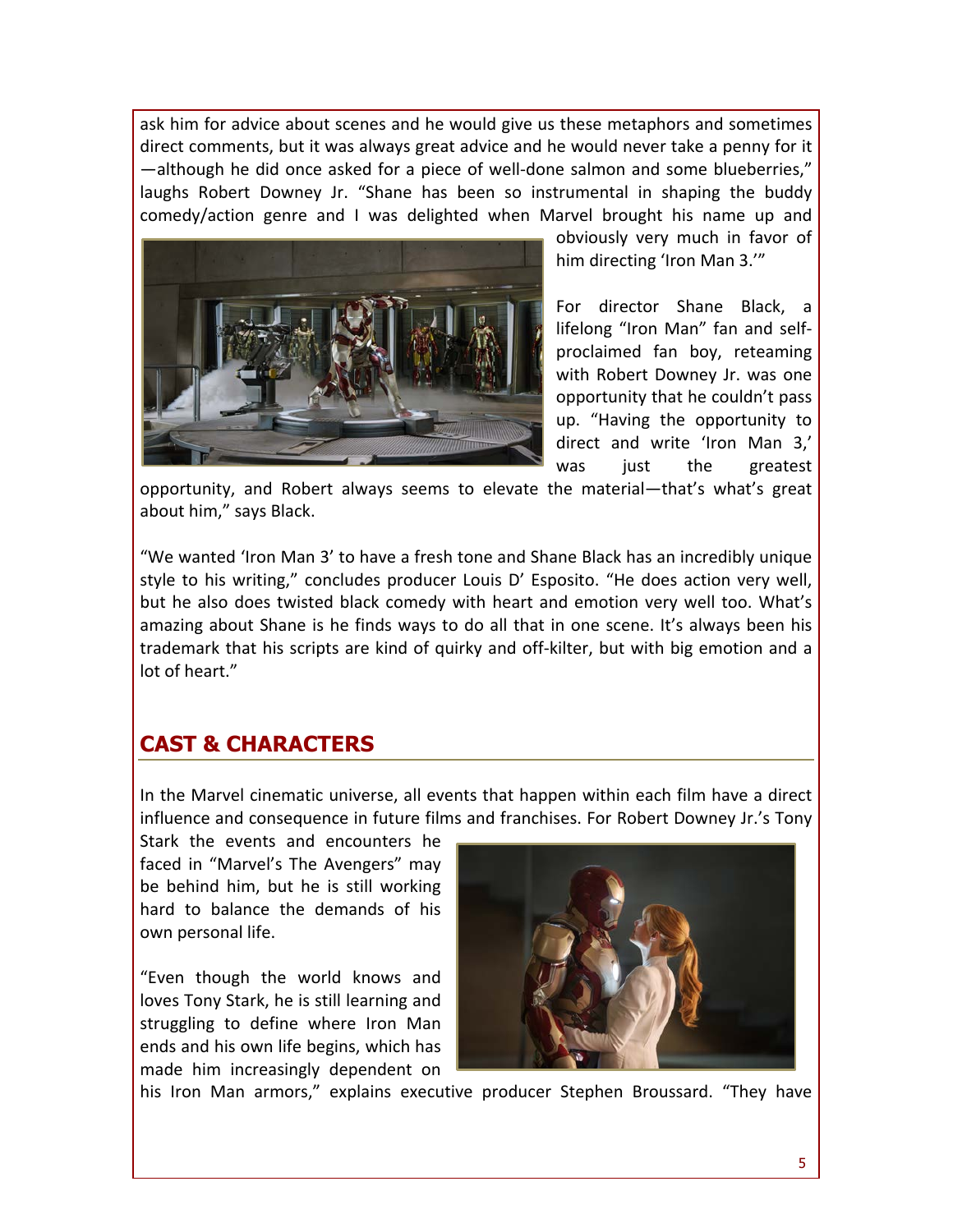become such a big part of him that they're affecting every aspect of his life, including those closest to him, Pepper Potts, Rhodey and Happy Hogan."

"How do you take a billionaire, industrialist playboy and make him relatable and into somebody that you can root for?" questions producer Kevin Feige. "One way is to have Robert Downey Jr., who just makes Tony Stark so likeable and a great hero. The other way is to take everything away from the character, which then makes you root for the guy."

If there is one person you can count on to be at Tony's side, it's the CEO of Stark Enterprises and live-in girlfriend Pepper Potts, reprised by Oscar®-winning actress Gwyneth Paltrow.

"Tony and Pepper are very much in a relationship," relates Paltrow. "They're living together, as she's moved into his house in Malibu, and there's a lot of comfort between them now, so it's not the kind of tentative relationship they had in the first two films. It's very nice to have the relationship evolve over the course of a few pictures. Robert and I have always had a really great working relationship and it's nice to phase it into something new. There is still a lot of playful banter between the two, but it's less tenuous."

"There are scenes in the story between Pepper and Tony that are very emotional and loving in a fun way," adds Kevin Feige. "It was important to us that the relationship between Tony and Pepper carry through all four movies including 'Marvel's The Avengers' and it sort of reaches its pinnacle in 'Iron Man 3' in a very memorable way."

"Tony Stark is the only Super Hero who has cultivated and maintained a long-term relationship with one woman that doesn't go entirely south," concludes Robert Downey Jr. "It's more like a real relationship and that's what keeps this film interesting for Gwyneth. We address that elephant in the room this time and she has a pretty incredible arc, which is one of the things that I am most excited about."

While Pepper has become Tony's leading lady, Colonel Jim Rhodes (Rhodey) is still his best friend and biggest ally. "In all of the 'Iron Man' films, Rhodey has always been Tony's conscience," says executive producer Broussard. "He's been the guy who warns Tony about things and helps him from the sidelines. In 'Iron Man 3' we're embracing more of their friendship and



you get to see why they've been best friends for so long. That new dynamic makes it more of a buddy action film when they team up together."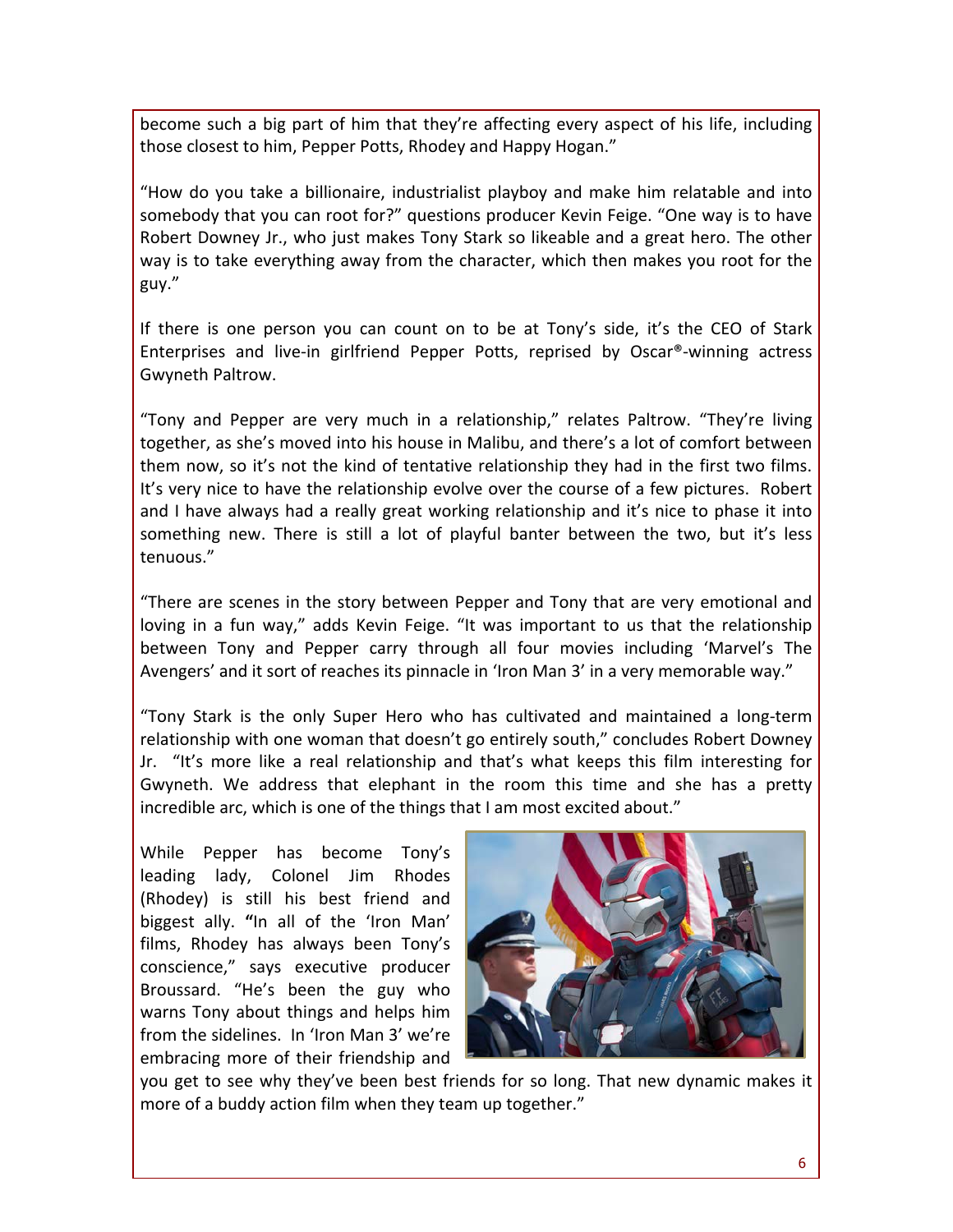For Academy Award®–nominee Don Cheadle, the deeper exploration of his character's relationship with Tony was something he was happy to see. "It's great to be in a movie that has a lot of action, but the relationship between Tony and Rhodey is deepening and we're getting more of a glimpse into who each of these men really are" says Don Cheadle. "In 'Iron Man 3' you get to see how they deal with the challenges they face."

"We really wanted the character of Rhodey to be more dynamic and have his own suit or gun and really be able to match Tony's bravado and quick wit," says Robert Downey Jr. "I think Shane and Drew did a great job with infusing that into the script and it's great that Don gets to bring the character out of its shell and have some fun with it."

With the Extremis being one of the main storylines in the film, some new characters enter the cinematic world of "Iron Man," the first being Aldrich Killian, founder of the brain-trust organization AIM and played by Guy Pearce.

"We've been fans of Guy Pearce for years and wanted to cast him in almost every movie we've done," reveals producer Feige. "Aldrich Killian is a character from the comics. It was a smaller character that we have expanded in a very big way. What we always want to do in these films is to have a character that represents a certain aspect of the Tony Stark persona. Killian wants to be a mover, a shaker and a leader of industry like Tony Stark."

"Killian is an interesting character as he's somebody who came into this world with a number of physical disabilities," says Guy Pearce. "He's never been able to accept those limitations though and has spent most of his life trying to overcome them in any way he can. His tenacity and blind determination in fighting for a better life are seen by some as irritating as he often comes across as obnoxious. He just won't accept the cards he was dealt, and being as intelligent as he is, has real drive to change and become a different person."

Another new character that is entangled in the web of Aldrich Killian is Maya Hansen, played by Rebecca Hall. Maya is a brilliant scientist whose new technology and discoveries are a great asset to Killian and his AIM organization.

"Maya Hansen is an incredibly smart scientist," explains Rebecca Hall. "Some would say she is sort of a genius scientist who's developed some very cutting edge technology that is one of the principal components of the story."

For producer Kevin Feige, landing a talented actress like Hall was essential for the complex character. "We saw Rebecca Hall in a Woody Allen movie and we also saw her in 'The Town,' and she was fantastic in both films," says Feige. "She's one of the best actresses working today and it is always tough casting these movies because we have to find great actors who are willing to jump into a great ensemble of actors in our cast.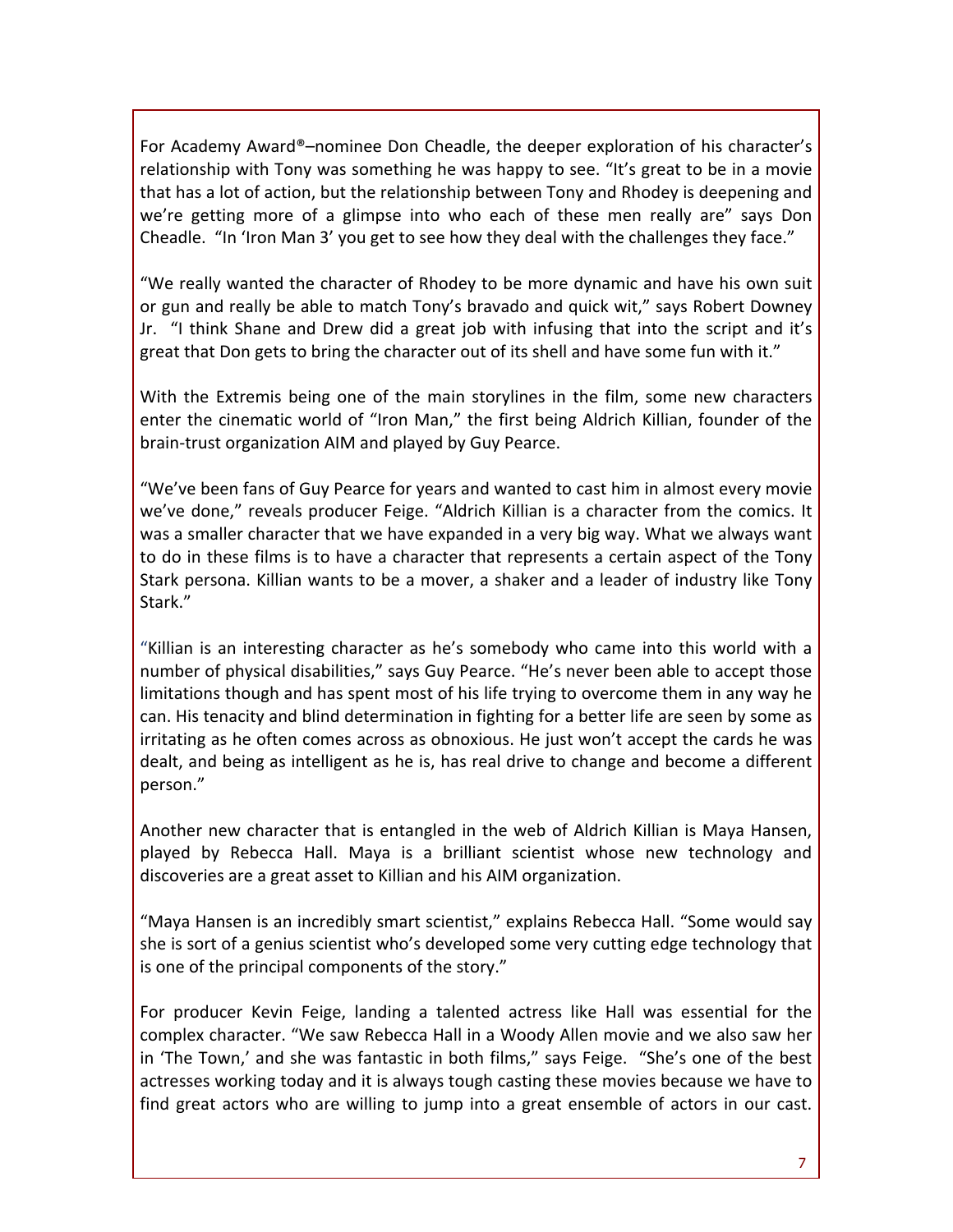Rebecca has done an amazing job bringing out all the different layers and pathos of the character."

One friend that Tony has always trusted implicitly is his longtime driver/bodyguard and friend Happy Hogan, played by Jon Favreau. Favreau explains how his character's relationship with Tony Stark has evolved over the course of the films: "Where we last left it in 'Iron Man 2,' Happy was working for Pepper. He wasn't Tony's right hand man anymore. So that's affected things for these two guys who were once very close. Before Tony was Iron Man, he was just some rich kid who was smart but really relied upon Happy to organize his life, keep him safe and keep him out of trouble. By the time present day is happening, why does Iron Man need a bodyguard? He can build robots to do anything and he's got a suit to protect himself, so the job that Happy took so much pride in is no longer relevant."

As with all Marvel films, there is always a tremendous amount of anticipation about what character or characters will be revealed as the villain and "Iron Man 3" continued the tradition. With so much source material to choose from, the filmmakers were happy to confirm, to the delight of the fans, that the highly anticipated character of The Mandarin would finally make his appearance after years of speculation.

"The Mandarin is unquestionably Tony Stark's greatest enemy," says producer Louis D' Esposito. "He is a very frightening, modern-day terrorist who has taken motifs from all over the world and it was a very cool, relevant and scary idea. So when we were casting the role we wanted somebody whose ethnicity was not specific and we also needed somebody who was a spectacular actor."



The filmmakers got their wish when they cast Academy Award®–winning actor Ben Kingsley as The Mandarin and for Kingsley, the Marvel Universe was a completely new world that he was excited to explore as the iconic character of The Mandarin.

"The Mandarin's motivation is to turn the pyramid of civilization as we know

on its head by referring quite accurately to iconography, history and ironies that are contained in any civilized state," explains Ben Kingsley. "He picks at them quite viciously and remorselessly to justify the correctness of his desire to destroy this particular civilization, which he considers absurd. It's a sense of rightness, not of evil, that motivates him and he wishes to basically turn all our landmarks and the things we cling to as emblems on its head."